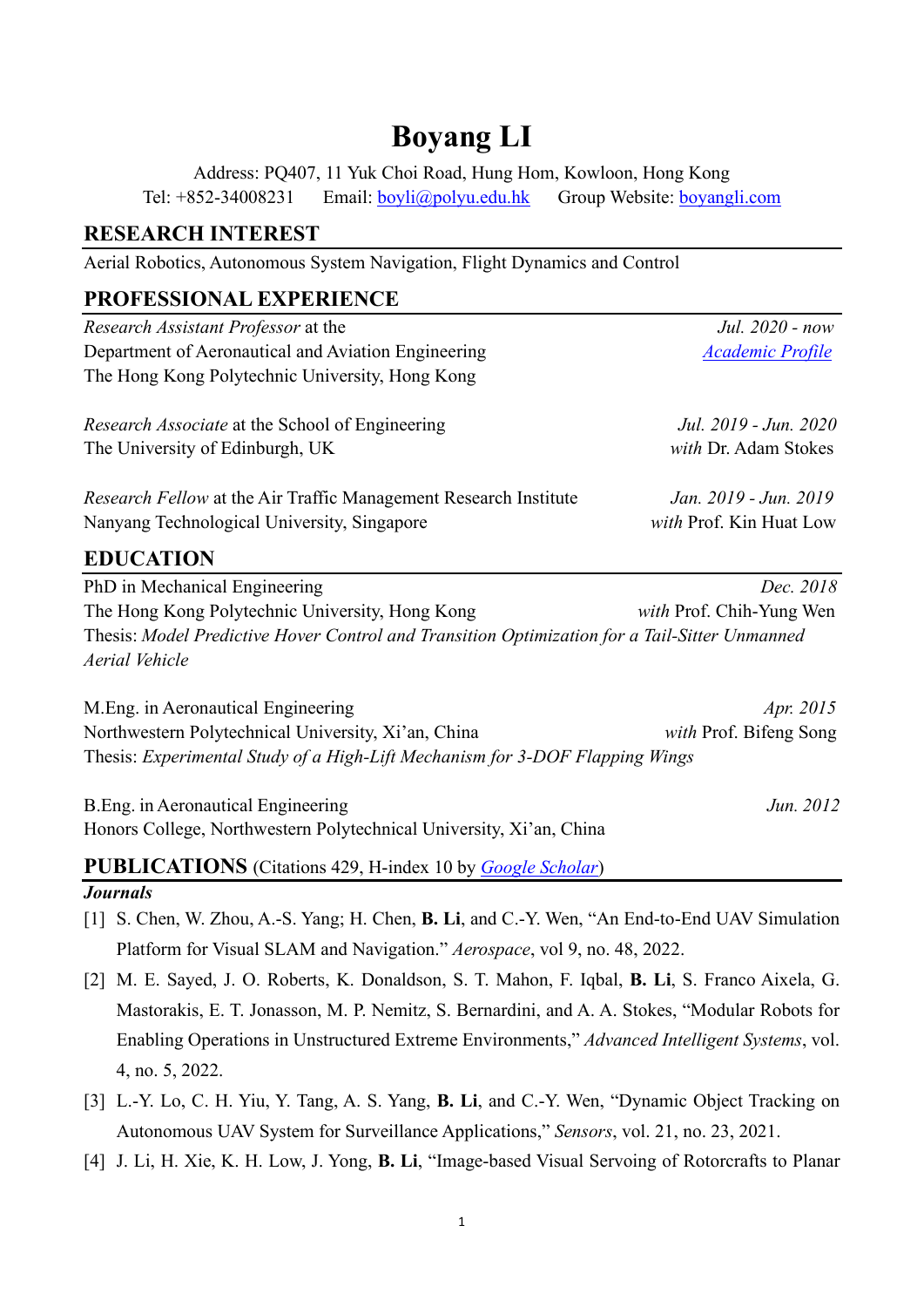Visual Targets of Arbitrary Orientation", *IEEE Robotics and Automation Letters*, vol. 6, no. 4, pp. 7861-7868, 2021.

- [5] R. Gabl, T. Davey, Y. Cao, Q. Li, **B. Li**, K. L. Walker, F. Giorgio-Serchi, S. Aracri, A. Kiprakis, A. A. Stokes, D. M. Ingram, "Hydrodynamic loads on a restrained ROV under waves and current," *Ocean Engineering*, vol. 234, 2021.
- [6] Y. Chu, C. Ho, Y. Lee, and **B. Li**, "Development of a Solar-Powered Unmanned Aerial Vehicle for Extended Flight Endurance," *Drones*, vol. 5, no. 2, 2021.
- [7] Y. Feng, K. Tse, S. Chen, C.Y. Wen, and **B. Li**, "Learning-Based Autonomous UAV System for Electrical and Mechanical (E&M) Device Inspection," *Sensors*, vol. 21, no. 4, p. 1385, 2021.
- [8] W. Zhou, S. Chen, C.W. Chang, C.Y. Wen, C.K. Chen, and **B. Li**, "System Identification and Control for a Tail-Sitter Unmanned Aerial Vehicle in the Cruise Flight," *IEEE Access,* vol. 8, pp. 218348-218359, 2020.
- [9] C. W. Chang, S. Chen, C.Y. Wen, and **B. Li**, "An Actuator Allocation Method for a Variable-Pitch Propeller System of Quadrotor-based UAVs," *Sensors*, vol. 20, no. 19, 2020.
- [10]Y. Cao, **B. Li**, Q. Li, A. A. Stokes, D. Ingram, and A. Kiprakis, "A Nonlinear Model Predictive Controller for Remotely Operated Underwater Vehicles with Disturbance Rejection,", *IEEE Access*, vol. 8, pp. 158622-158634, 2020.
- [11]Q. Li, Y. Cao, **B. Li**, D. M. Ingram, and A. Kiprakis, "Numerical Modelling and Experimental Testing of the Hydrodynamic Characteristics for an Open-Frame Remotely Operated Vehicle," *Journal of Marine Science and Engineering*, vol. 8, no. 9, 2020.
- [12]R. Gabl, T. Davey, Y. Cao, Q. Li, **B. Li**, K. L. Walker, F. Giorgio-Serchi, S. Aracri, A. Kiprakis, A. A. Stokes, D. M. Ingram, "Experimental Force Data of a Restrained ROV under Waves and Current," *Data*, vol. 5, no. 3, Sep 2020.
- [13]**B. Li,** J. Sun, W. Zhou, C.Y. Wen, K.H. Low, and C.K. Chen, "An Optimal Transition Control Method for Tail-sitter VTOL UAVs," *IEEE/ASME Transactions on Mechatronics*, vol. 25, no. 5, pp. 2534-2545, 2020*.*
- [14]J. Sun, **B. Li**, C.Y. Wen, and C.K. Chen, "Model-Aided Wind Estimation Method for a Tail-Sitter Aircraft," *IEEE Transactions on Aerospace and Electronic Systems*, vol. 56, no. 2, pp. 1262-1278, 2020.
- [15]W. Zhou, **B. Li,** J. Sun, C.Y. Wen, C.K. Chen, "Adaptive Model Predictive Control Method for a Tail-Sitter VTOL UAV", *Control Engineering Practice*, vol. 91, pp. 104-125, 2019.
- [16]J. Sun, **B. Li,** C.-Y. Wen, and C.-K. Chen, "Design and Implementation of a Real-time Hardwarein-the-loop Testing Platform for a Dual-rotor Tail-sitter Unmanned Aerial Vehicle," *Mechatronics*, vol. 56, pp. 1-15, 2018.
- [17]**B. Li,** W. Zhou, J. Sun, C. Y. Wen, and C. K. Chen, "Development of Model Predictive Controller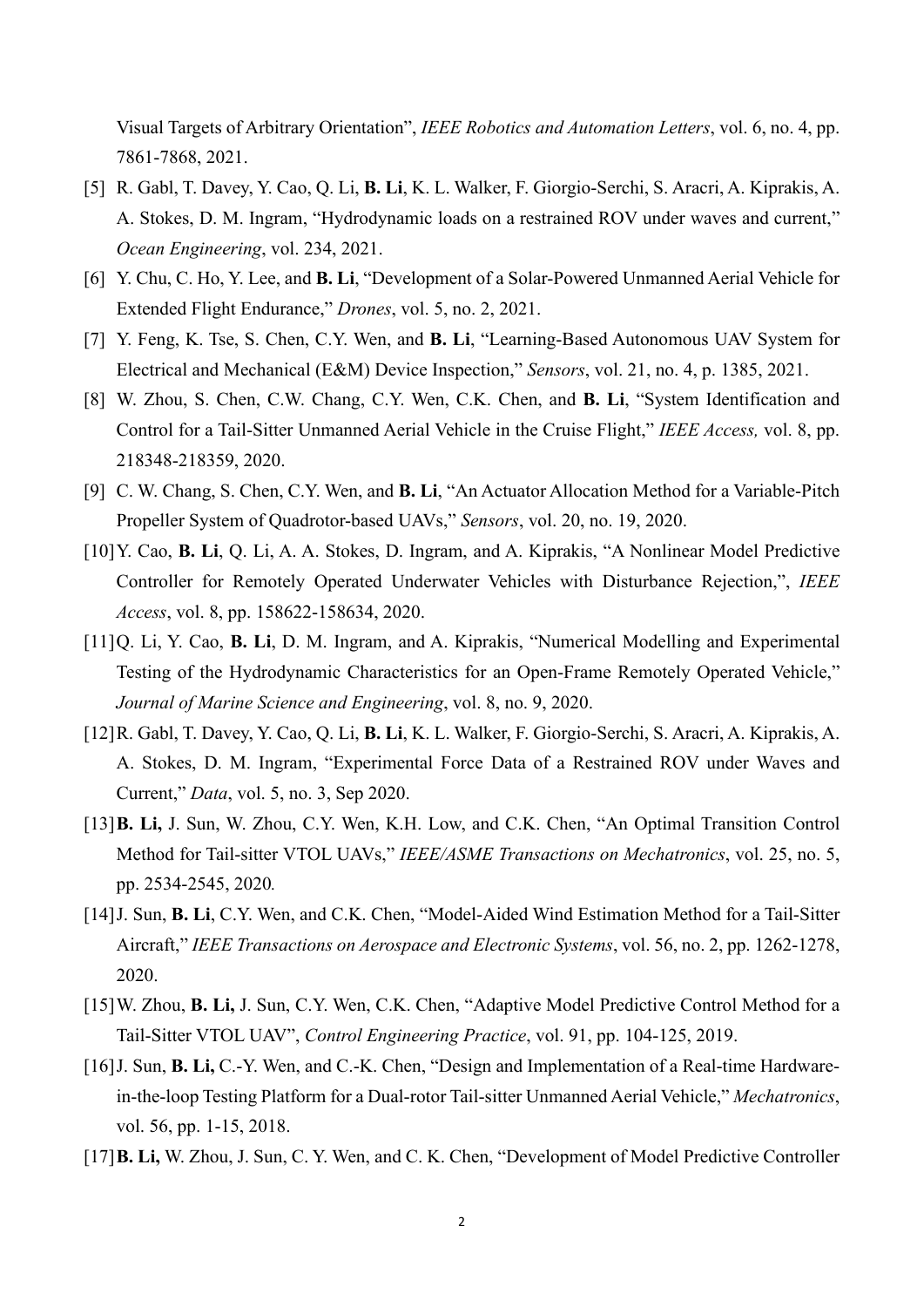for a Tail-Sitter VTOL UAV in Hover Flight," *Sensors*, vol. 18, no. 9, 2018.

- [18]J. Sun, **B. Li**, Y. Jiang, and C. Y. Wen, "A Camera-Based Target Detection and Positioning UAV System for Search and Rescue (SAR) Purposes," *Sensors*, vol. 16, no. 11, 2016.
- [19]**B. Li**, Y. Jiang, J. Sun, L. Cai, and C. Y. Wen, "Development and Testing of a Two-UAV Communication Relay System," *Sensors*, vol. 16, no. 10, 2016.

#### *Conferences*

- [1] W. Yang, H. Hu, **B. Li**, and Y. Yu, "4D Real-time Mapping for Thermal Inspection and Energy Auditing in GPS-Denied Environment", in *CIB World Building Congress*, Melbourne, Australia, 2022. (*accepted*)
- [2] M. Ahmad, **B. Li**, "A Comparative Analysis of Turbulence Models in FLUENT for High-Lift Airfoils at Low Reynolds Number", in *International Conference on Unmanned Aircraft Systems (ICUAS)*, Dubrovnik, Croatia, 2022. (*accepted*)
- [3] Y. Cao, **B. Li**, Q. Li, A. A. Stokes, D. Ingram, and A. Kiprakis, "Reasoning Operational Decisions for Robots Via Time Series Causal Inference," in *IEEE International Conference on Robotics and Automation (ICRA)*, Xi'an, China, 2021.
- [4] C. Lim, **B. Li,** E. M. Ng, X. Liu and K. H. Low, "Three-dimensional Dynamic Obstacle Perception in a Detect-and-Avoid Framework for Unmanned Aerial Vehicles," in *2019 International Conference on Unmanned Aircraft Systems (ICUAS)*, Atlanta, GA, USA, 2019.
- [5] **B. Li**, W. Zhou, J. Sun, C. Y. Wen, and C. K. Chen, "Model Predictive Control for Path Tracking of a VTOL Tailsitter UAV in an HIL Simulation Environment," in *AIAA Modeling and Simulation Technologies Conference*, Kissimmee, FL, USA, 2018.
- [6] J. Sun, **B. Li**, L. Shen, C. K. Chen, and C. Y. Wen, "Dynamic Modeling and Hardware-In-Loop Simulation for a Tail-Sitter Unmanned Aerial Vehicle in Hovering Flight," in *AIAA Modeling and Simulation Technologies Conference*, Grapevine, TX, USA, 2017.
- [7] **B. Li**, B. Song; L. Wang, "A Three-dimensional Flapping Wing Mechanism for Wind Tunnel Experiments," in *29th Congress of the International Council of the Aeronautical Sciences (ICAS)*, St. Petersburg, Russian, 2014.

## **TEACHING**

- AAE4202 Electronics & Information Technologies for Unmanned Aircraft Systems, 2020
- ME578 Aircraft Design, 2021, 2022

#### **GRANTS**

- [1] Startup Fund, PI, HK PolyU, ~ £25,000, 2020-2023
- [2] Startup Fund, PI, HK PolyU AAE Department, ~ £30,000, 2020-2023
- [3] International and Inter-departmental Final Year Projects, PI, HK PolyU, ~ £17,000, 2021-2023